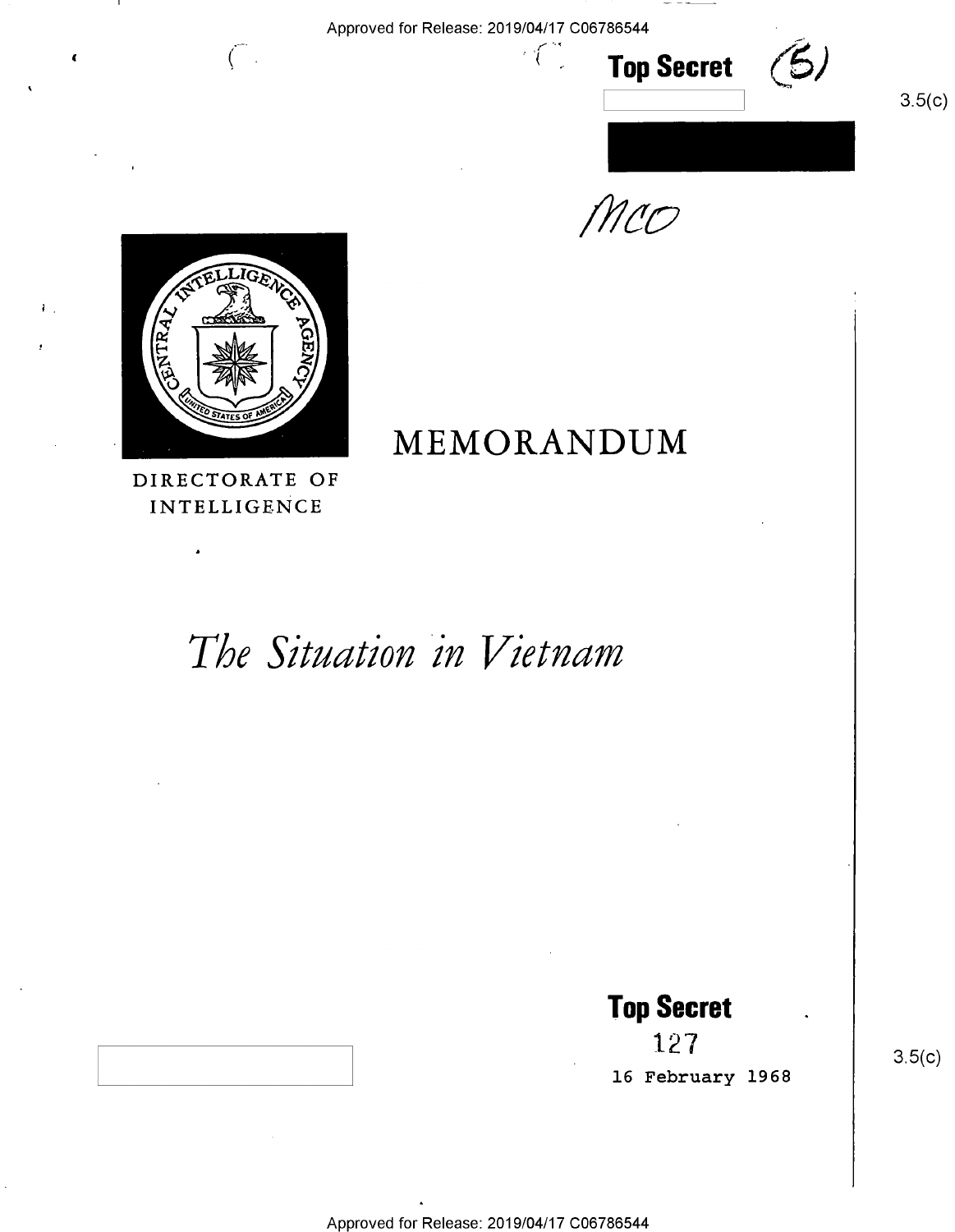Approved for Release: 2019/04/17 C06786544 TOP-SECRET

> \_ Information as of 1600 16 February 1968

#### HIGHLIGHTS

\

Scattered fighting and shelling continues in<br>I Corps and low-level reports continue to point to another round of attacks. Enemy tanks have been observed in the eastern part of the Demili-<br>tarized Zone for the first time.

I. The Military Situation in South Vietnam:<br>Enemy tanks were reported in the Demilitarized Zone<br>north of Con Thien on 16 February. Sharp skirmishes<br>have taken place in several parts of the I Corps<br>area during the past few

(Paras. 9-12). National Police Director Loan warns<br>that the Communists may be planning another wave<br>of attacks (Paras. 13-14). Two allied airfields in<br>Phong Dinh Province in the delta were shelled on 16<br>February (Paras. 1

II. Political Developments in South Vietnam:<br>Captured documents underline a Communist intent to<br>engage in a long-range campaign to build their strength<br>in the cities (Paras. 1-5). Progress is slow in<br>opening roads to bring

III. North Vietnamese Military Developments:<br>There is nothing of significance to report.

IV. Other Communist Military Developments: There is nothing.of significance to report. '

V. Communist Political Developments: The first<br>high-level Communist analysis of the Tet offensive was<br>published in the North Vietnamese Army daily on 11<br>February (Paras. 1-5). Routine Communist propaganda<br>begins to emphasi

TOP SECRET

3.3(h)(2)

 $3.5(c)$  $3.5 (c)$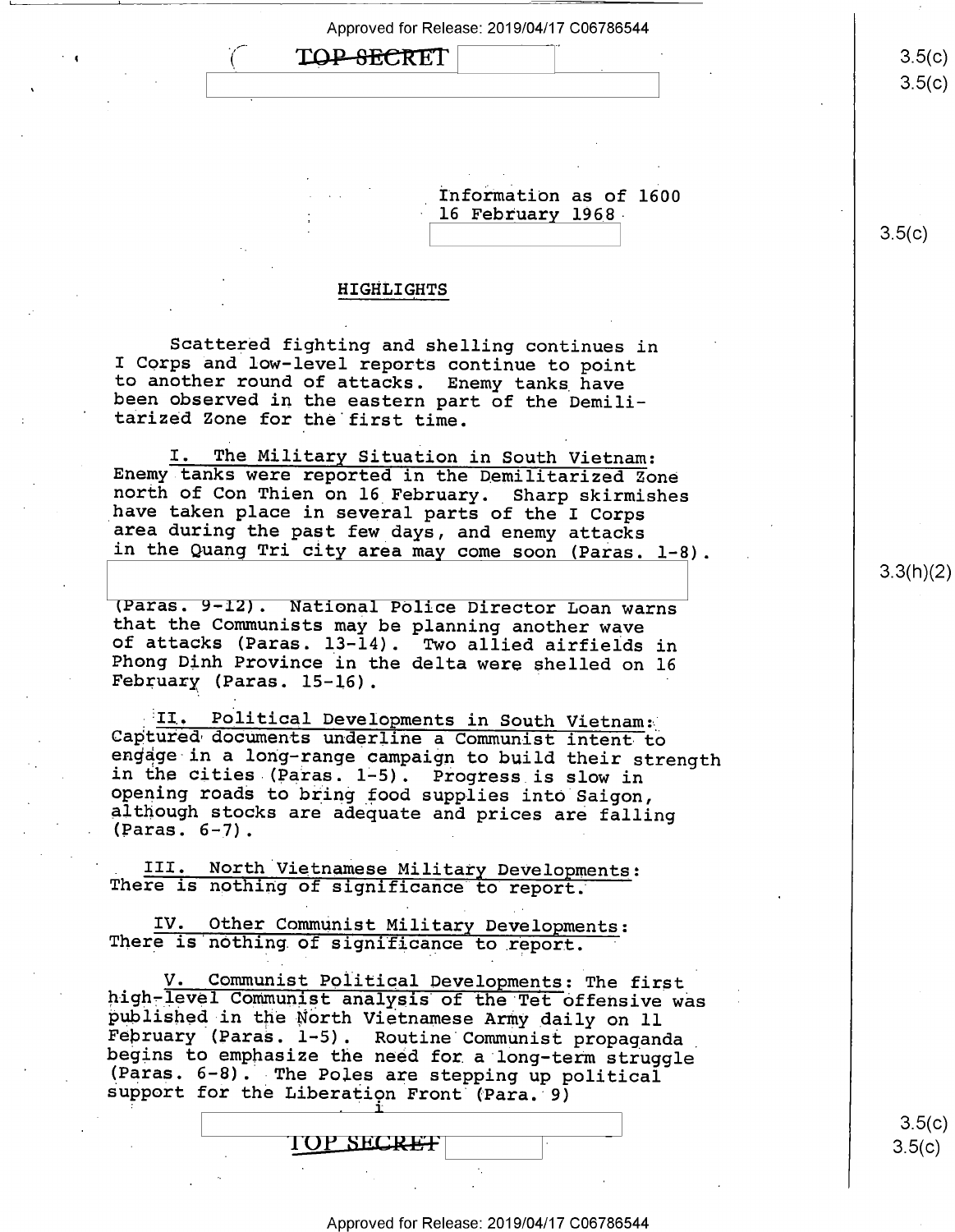# TOP-SECRET

#### THE MILITARY SITUATION IN SOUTH VIETNAM

1. North Vietnamese forces have intensified their shelling of allied strongpoints.from Khe Sanh eastward along the Demilitarized Zone to the South-China Sear, They have also brought in armor, first employed against Lang Vei on <sup>6</sup> February, to the Con Thien area. Meanwhile, at least two regiments of North Vietnam's 324 "B" Division are continuing battlefield preparations near Quang Tri city. Elsewhere in the northern provinces, the battle for Hue entered its 19th day on 16 February with enemy forces still ensconced within the walls of the Citadel.

2. Most urban areas of II and III Corps remained under firm allied control on 16 February. New attacks against Nha Trang Airfield and a<br>district town near Tay Ninh city, however, may portend renewed major attacks against the capitals of Khanh Hoa and Tay Ninh provinces.

3. Although enemy pressure on the Saigon area has eased-considerably, police director Loan has warned that a second wave of Communist attacks involving the northern provinces and Saigon may come as early as 18 February.

4. With the exception of renewed attacks. against two airfields in Phong Dinh Province<br>and sporadic fighting on the outskirts of Can Tho city, the over-all military situation in IV Corps was quiet on 16 February. Allied sweep forces continued to press a series of operations designed to deflect reported Viet Cong plans for further widespread attacks against heavily populated urban areas in the delta.

16 February 1968

 $I-1$ 

TOP SEGRET

#### Approved for Release: 2019/04/17 C06786544

3-5(C)  $3.5(c)$ 

 $3.5(c)$  $3.5(c)$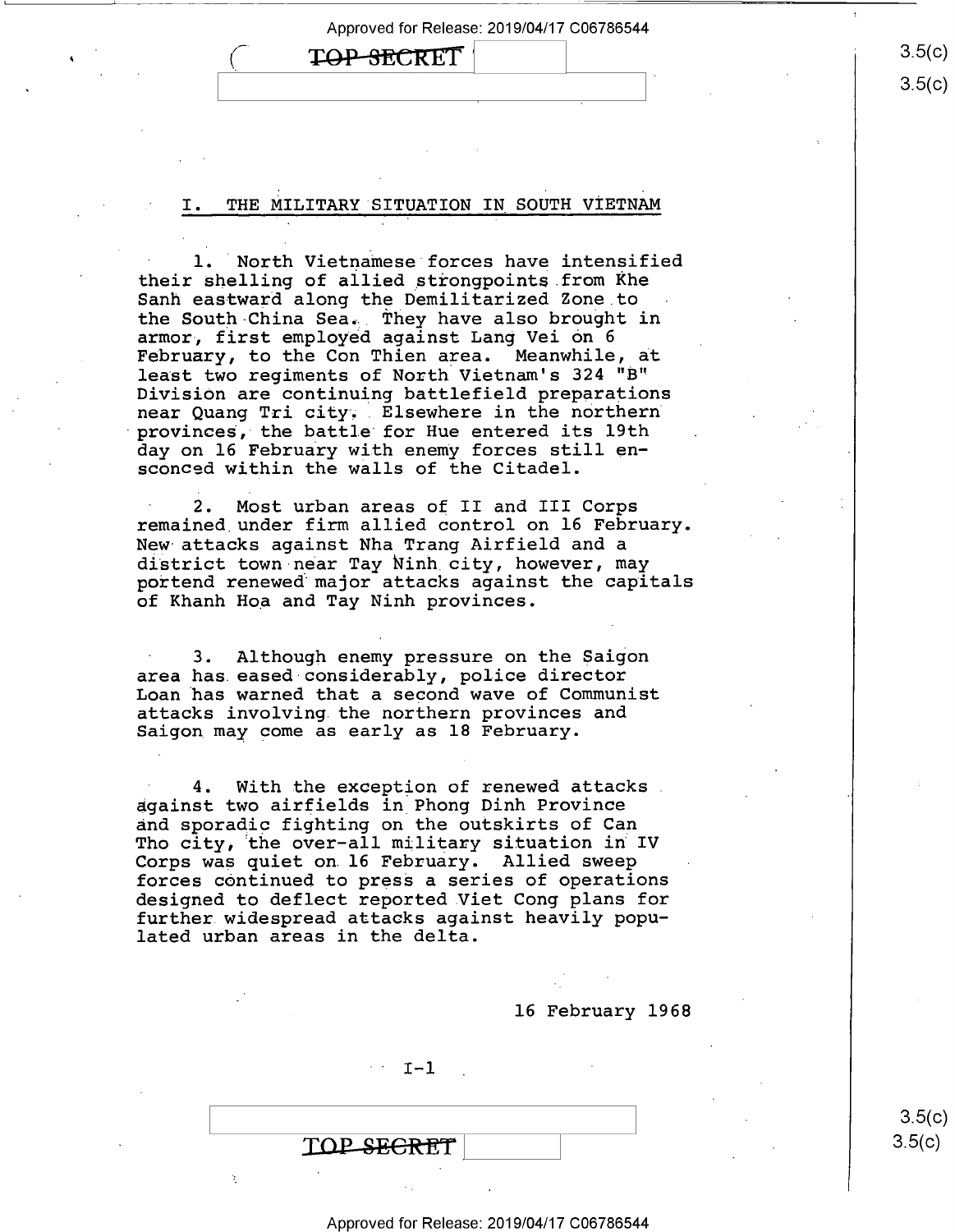## TOP SECRET

#### I corps \_

.

5. Three enemy tanks were observed in the<br>Demilitarized Zone approximately five miles north-<br>east of Con Thien on 16 February. At last report, US Marine tanks were preparing to fire on the.<br>enemy tanks and air strikes had been requested. There has been no word on the results. The North<br>Vietnamese would most likely employ the light, amphibious PT-76-type tanks in the Con Thien area.<br>These were used successfully by the Communists in their attack on the Lang Vei Special Forces Camp.<br>The amphibious capability of these tanks would<br>enable them to cross the Ben Hai River.

6. North Vietnamese gunners continue to shell allied positions along the length of the Demilitarized Zone. The base at Khe Sanh was hit by 14 heavy rockets and over 100 mortar rounds on 15-16 February. Two Marines were killed and 28 wounded. Other outposts in northern Quang Tri Province reported nearly 100 rounds of incoming mortar and artillery fire.

7. Allied forces continue to press operations<br>in the Citadel area of Hue. Heavy air strikes and naval gunfire are supporting the attack. Enemy<br>resistance has been stiff. US Marines and infantry-<br>men have also reported numerous small-scale but bloody actions down the length of I Corps during the past few days. On 14 February 12 US troops were killed and over 100 wounded in an ambush fives miles west of Camp Carroll. Sharp skirmishes have also<br>been reported southwest of Quang Tri city, on the<br>outskirts of Hue, and south of Da Nang along the<br>Quang Nam - Quang Tin border.

#### Enemy Threat in Quang Tri City Area

extra North Vietnamese may be preparing large-scale<br>
coordinated attacks in the Quang Tri city area.<br>
Extremely detailed reconnaissance reports and other<br>
offensive preparations have been noted for some days  $\begin{vmatrix} \text{by the 812th Regiment. It now ap-} \text{years almost certain that the 803rd Regiment has crossed} \end{vmatrix}$ the Cua Viet River and joined the 812th east of Quang<br>Tri city.  $\begin{array}{|l|} \hline \end{array}$  3.3(h)(2)

|                |  |                             | $\sim$ $\sim$ $\sim$ $\sim$ |
|----------------|--|-----------------------------|-----------------------------|
|                |  | attacks may come within the |                             |
| next few days. |  | 16 February 1968<br>$I-2$   |                             |
|                |  |                             | 3.5(c)                      |
|                |  | LOP-SECRET                  | 3.5(c)                      |
|                |  |                             |                             |

 $3.5(c)$ 

 $3.5(c)$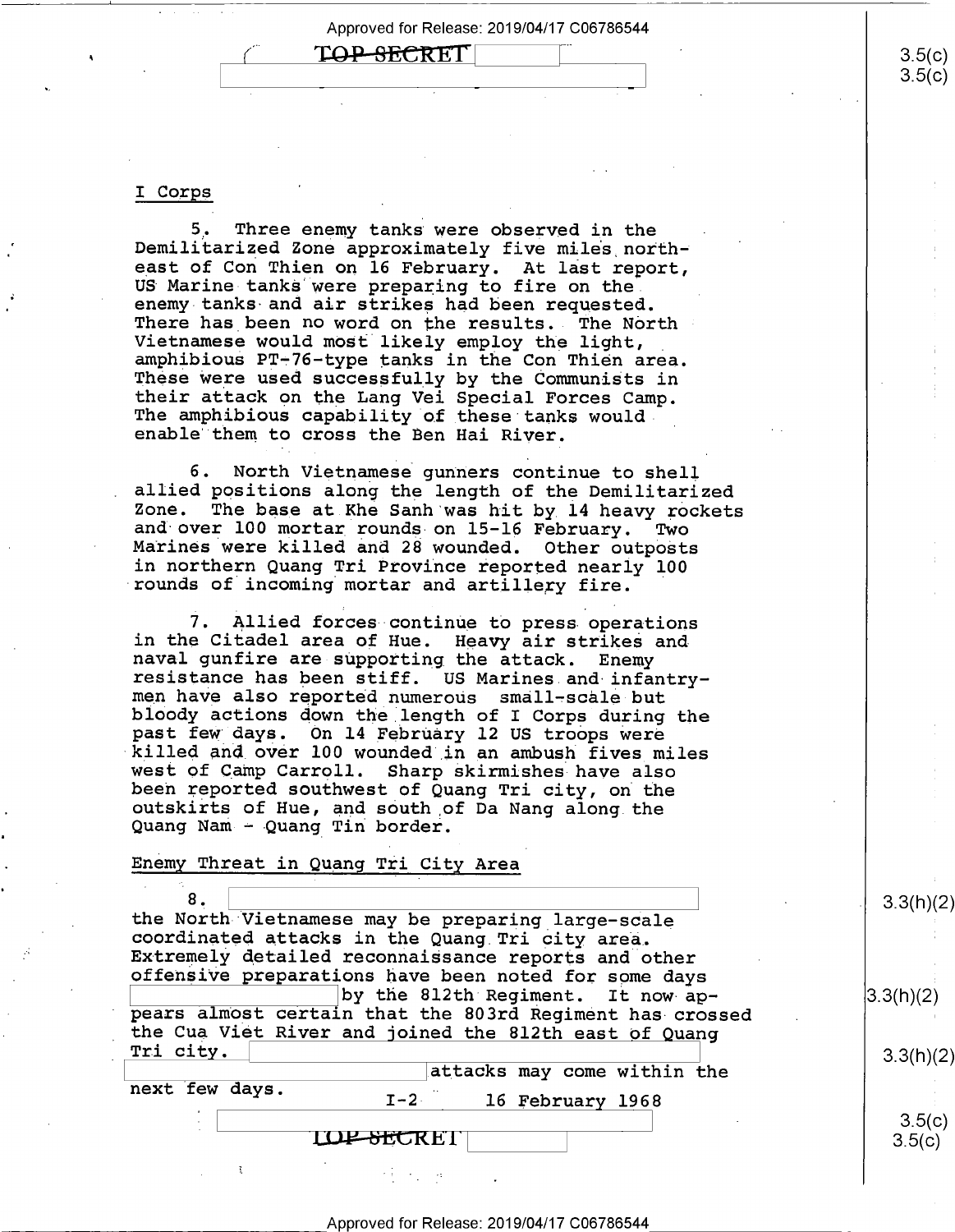"

# TOP-SECRET

#### II Corps

f,

9. Early on 16 February the Nha Trang Airfield was hit by 14 rounds from 82-mm. mortars. The barrage resulted in no allied-casualties and only minor damage. .

10. An unconfirmed report made available by South Vietnamese police officials

claims that Viet Cong main force and guerrilla units are positioned several miles west of the provincial capital city of Nha Trang. forces are reportedly awaiting orders\_for a new large—scale attack on the city to be staged in conjunction with massive mortar attacks on military and administrative headquarters in and near the city.

ll. 'This report is similar to a flurry of. others suggesting that renewed enemy.attacks on major urban areas may be imminent. Many of these lowlevel reports are undoubtedly intended to alarm the<br>- populace and confuse the cities' defenders. Neverpopulace and confuse the cities' defenders. theless, the potential threat of further attacks poses a serious problem to the key military and civil targets throughout the country.

#### III Corps <sup>1</sup>

l2. In Tay Ninh Province, an estimated force of 300 to 400 attacked the Phu Khuang district town early on l6 February. A sector headquarters, two South Vietnamese outposts, and a training center were the targets of the attack which lasted for more than four hours and included more than 50 rounds of B-40 rocket fire. Preliminary reports show 21 South Vietnamese wounded and two Communists killed and eight weapons captured. '

#### Saigon

 $\mathbb{R}^+$ 

l3. Although the Saigon area has seen a sharp decline in enemy pressure during the past few days, National Police Director General Loan warned on 16 February that a second wave of Communist attacks involving Khe Sanh, the Demilitarized Zone area, Quang Tri city, Hue, and Saigon could break as early as 18 February. Loan ' reportedly based his warning on information derived from the interrogation of prisoners, some of whom were recently apprehended while en route from neighboring Long An' Province to Saigon.  $I = 3$ 16 February 1968

T<del>OP SECRE</del>T

/\  $3.5(c)$  $3.5(c)$ 

3.3(h)(2)

 $3.5(c)$ 's.5(¢)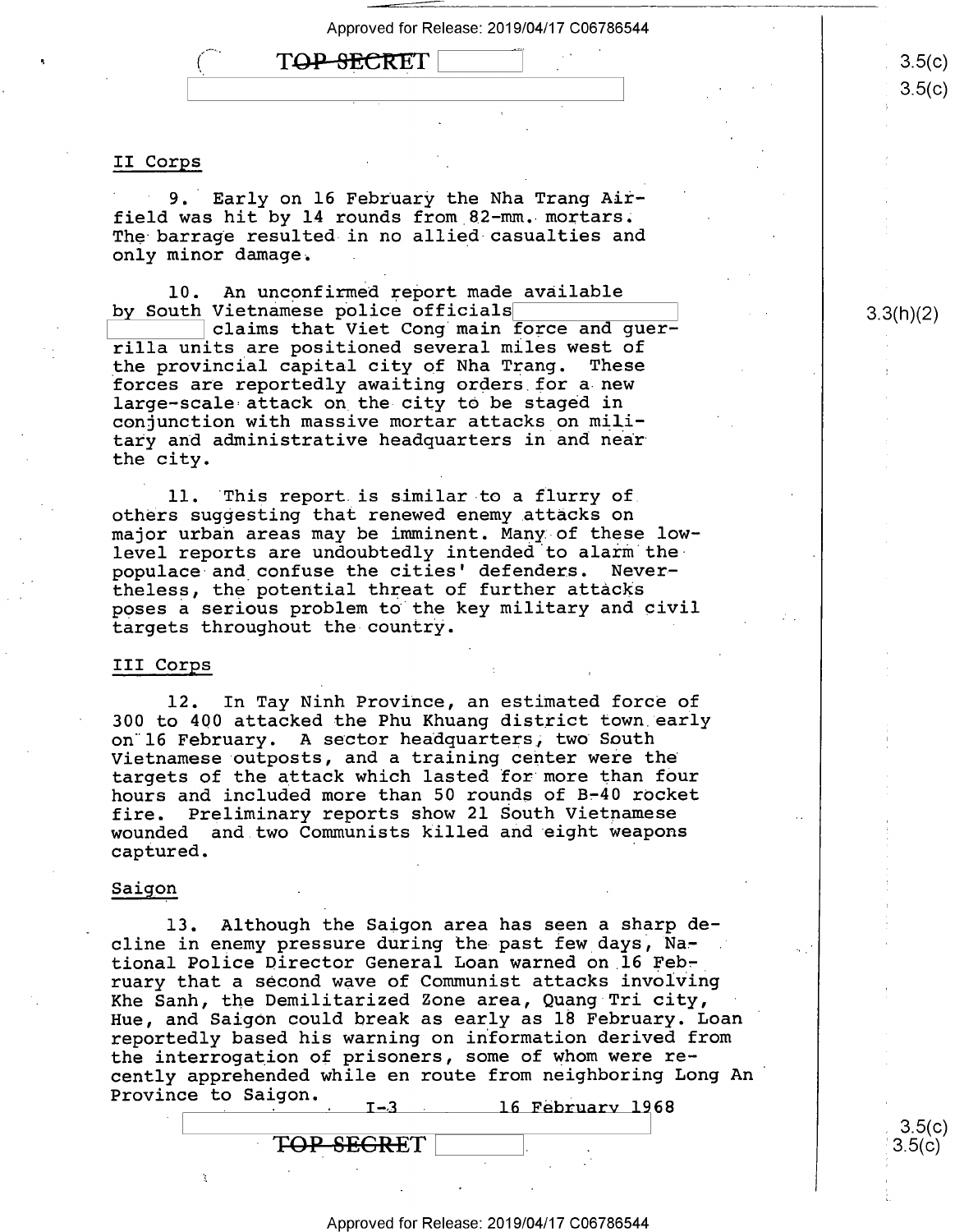

14. Loan further estimated that it would re-<br>quire three months to restore the security situa-<br>tion in Saigon to its pre-Tet level. In view of<br>this, he strongly argued that three South Vietnamese battalions, in addition to his police units, should be permanently based inside the capital to share responsibility for the city!s security.

#### IV Corps

15. Phong Dinh Province, some 100 miles<br>southwest of Saigon, was the focal point of the<br>most significant Communist military activity re-<br>ported in the delta on 16 February. The allied<br>airfields at Binh Thuy and Can Tho wer for the fourth and fifth times, respectively,<br>since the Communist Tet offensive began on 29<br>January. Allied casualties and aircraft damage<br>resulting from the attacks were minimal. Both<br>airfields remain operational.

16. Meanwhile, allied forces and the everal heavy

clashes on 15 February three miles southwest of Can Tho, which resulted in 54 Viet Cong killed.

16 February 1968

 $I-4$ 

TOP SECRET

 $3.5(c)$  $3.5(c)$ 

3.3(h)(2) 3.3(h)(2)

 $3.5(c)$  $3.5 (c)$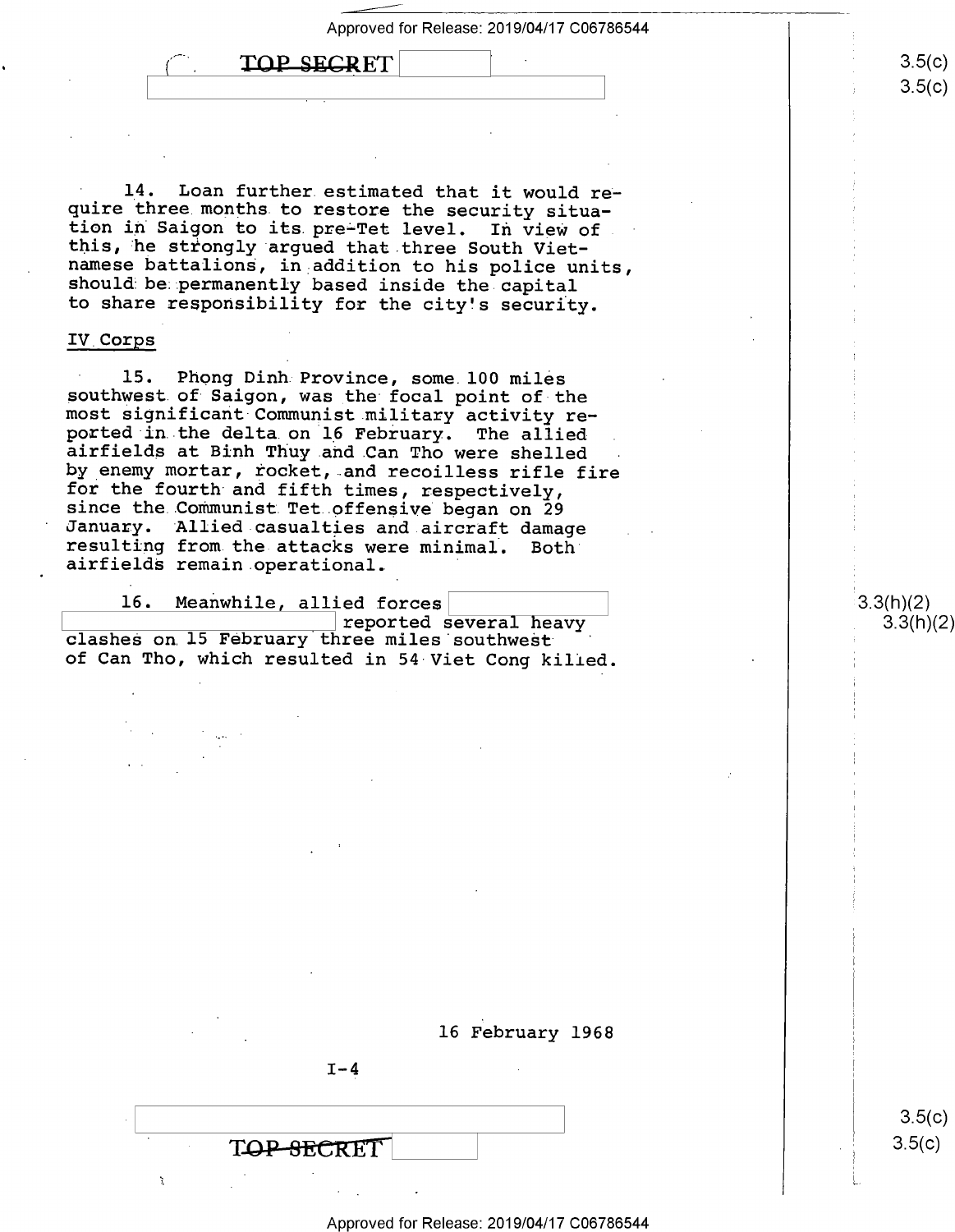# $\textbf{TOP-SECRET}$   $\qquad \qquad \textbf{(3.5(c))}$

II. POLITICAL DEVELOPMENTS IN SOUTH VIETNAM

#### Communist Plans for Action in the Cities

1. Recently available texts of captured documents confirm that the Communists have a long-term plan to build up their strength in the cities. It thus seems likely that the Viet Cong will follow the recent Tet-offensive with continuing political and military pressure against the urban areas.

2. Documents discussing a step—up in\_activ ities in the cities have appeared frequently over the past years; late last summer, however, they began.to increase gradually in.number, apparently as the Communists began preparations for their offensive against urban centers. Long aware of ' their neglect of this area, they acknowledged that: "in many cities and towns, (party) committee cadre have not given proper attention to...carrying out . the revolution's policy." But..."cities, in particular, are the enemy's last sanctuaries and should be destroyed at any cost.... We.must designate weak areas and cities and strongly develop our guerrilla warfare to strike regularly in those places."

3. Detailed instructions for Viet Cong agents being sent into the cities were captured near Saigon last June.. Methods for infiltrating and exploiting-labor-unions and other organizations were spelled out. An indoctrination lesson captured in I Corps in December called for "more emphasis on cities.and towns to develop political struggle movement and armed actions therein." A Viet Cong\_ directive of 20 November called for city units in\_ Pleiku Province to use secret guerrilla cells to "prepare the battlefield" inside the city and create favorable conditions there to "bring troops inside for operations," presumably with the Tet offensive in mind.

4. Assuming that some urban centers would be liberated, a directive of 16 November probably issued\_from Military Region 5 Headquarters instructs Viet Cong units on how to behave. The civilian

16 February I968

 $II-1$ 

**TOP-SECRET** 

Approved for Release: 2019/04/17 C06786544

 $3.5(c)$  $3.5(c)$ 

 $3.5(c)$ C<br>C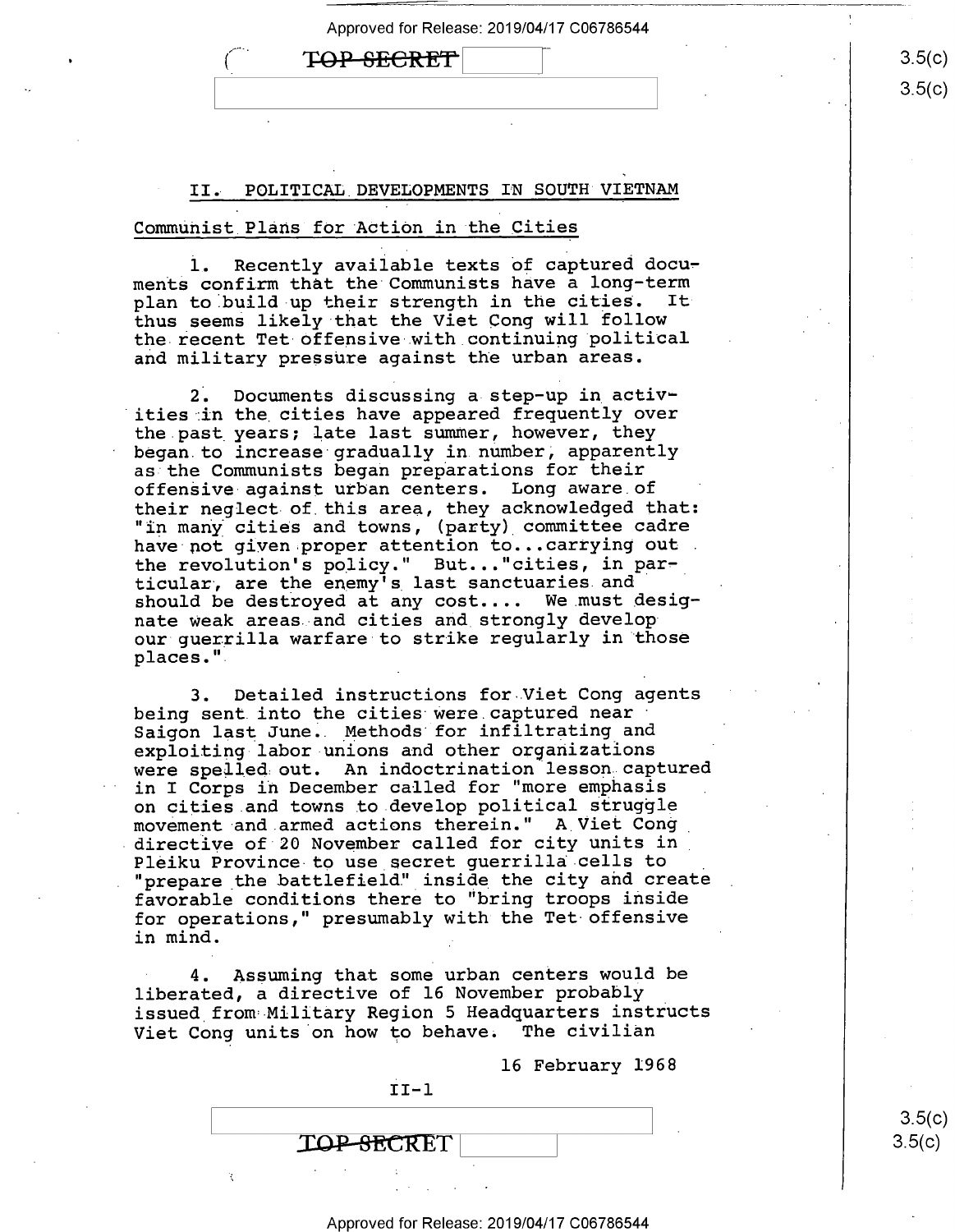# <del>TOP SECRET</del>

population and private property were to be protected.<br>Looting and drinking were prohibited. South Vietnam-<br>ese military personnel and civilian officials, presumably excepting "traitors and tyrants," were to be propagandized, but not ill-treated.

5. The Communists in their Tet offensive failed to enlist widespread popular support, but their directives suggest a longer term effort to get at the population in cities and towns.

#### Economic Conditions

6. Food prices in Saigon fell approximately<br>six percent by 14 February, but they remain 60-65<br>percent above the pre-Tet level. According to the<br>US Embassy, shipments of some foods are slowly begin-<br>ning to arrive in the ca ticularly short supply in the city because of insecure road conditions'and a lack of proper feed.

7. Route 4, the principal land artery to the<br>delta, has been passable between My Tho and Saigon for<br>some time, but police and army checkpoints hinder the<br>movement of food supplies. As of 14 February, trucks<br>carrying food w is open, but travel is recommended only in convoy.

8. Reports from the delta point to widely vary-<br>ing economic conditions. Commercial activity in My<br>Tho and Can Tho is near normal, but Vinh Long city<br>reported on 13 February that the market was closed<br>and commercial activi pletely destroyed and numerous shops and small industries severely damaged, almost no economic activity has been reported. ' l6 February 1968

|                   | To reprudity theo |  |
|-------------------|-------------------|--|
| $IT-2$            |                   |  |
|                   |                   |  |
| <b>TOP-SECRET</b> |                   |  |
|                   |                   |  |
|                   |                   |  |

 $3.5(c)$  $3.5(c)$ 

 $\frac{3.5}{1}$  $\mathcal{L}^{\mathcal{L}}$  $3.5(c)$ )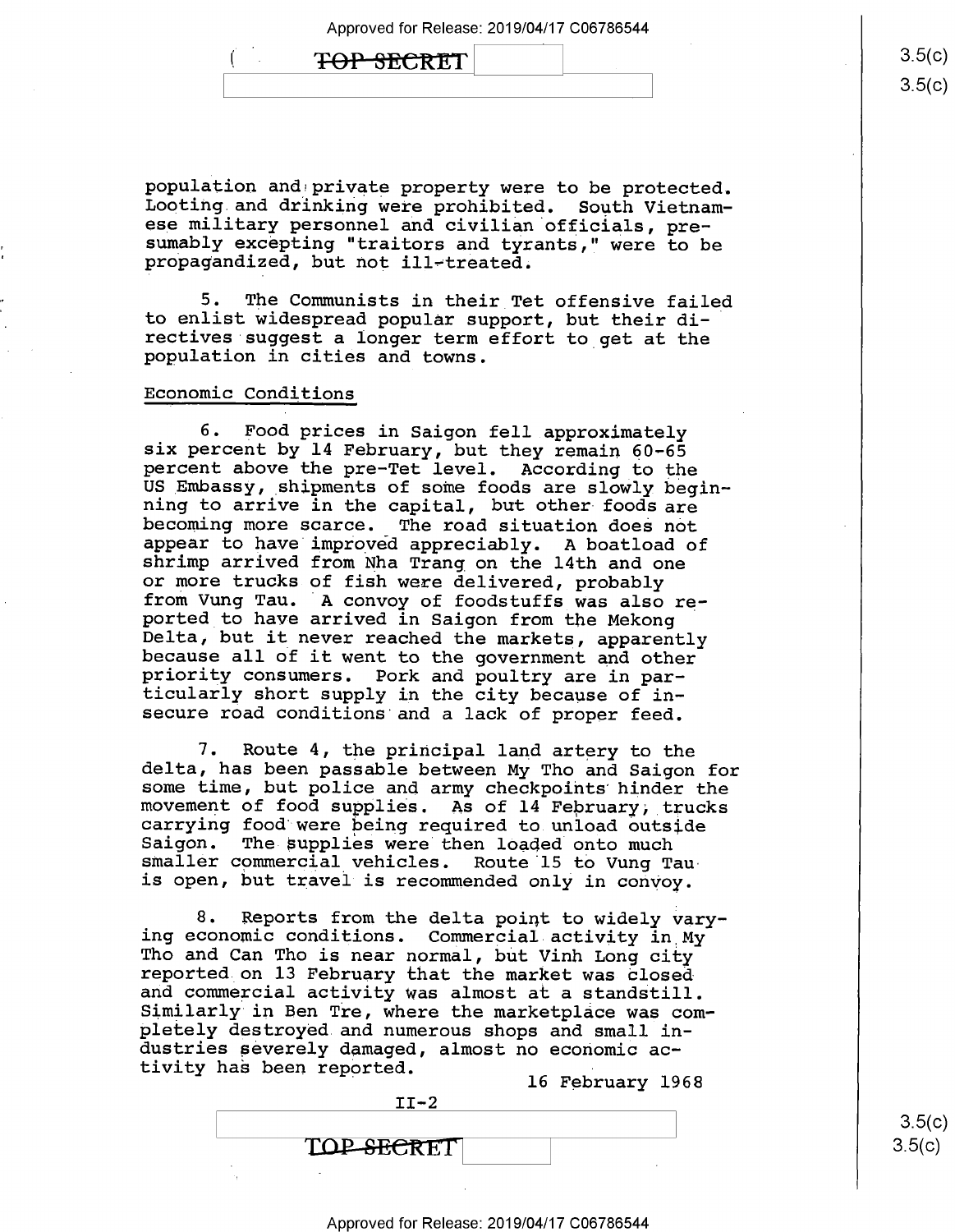| TOP SECRET                                                         | 3.5(c)           |
|--------------------------------------------------------------------|------------------|
|                                                                    | 3.5(c)           |
|                                                                    |                  |
|                                                                    |                  |
| III.<br>MILITARY DEVELOPMENTS IN NORTH VIETNAM                     |                  |
|                                                                    |                  |
| OTHER COMMUNIST MILITARY DEVELOPMENTS<br>IV.                       |                  |
| There is nothing of significance to report.<br>$\lfloor 1 \rfloor$ |                  |
|                                                                    |                  |
|                                                                    |                  |
|                                                                    |                  |
|                                                                    |                  |
|                                                                    |                  |
|                                                                    |                  |
|                                                                    |                  |
|                                                                    |                  |
|                                                                    |                  |
|                                                                    |                  |
|                                                                    |                  |
|                                                                    |                  |
|                                                                    |                  |
|                                                                    |                  |
|                                                                    |                  |
|                                                                    |                  |
|                                                                    |                  |
|                                                                    |                  |
|                                                                    |                  |
|                                                                    |                  |
|                                                                    |                  |
|                                                                    |                  |
| 16 February 1968                                                   |                  |
| $III-IV - 1$                                                       |                  |
|                                                                    |                  |
| TOP SECRET                                                         | 3.5(c)<br>3.5(c) |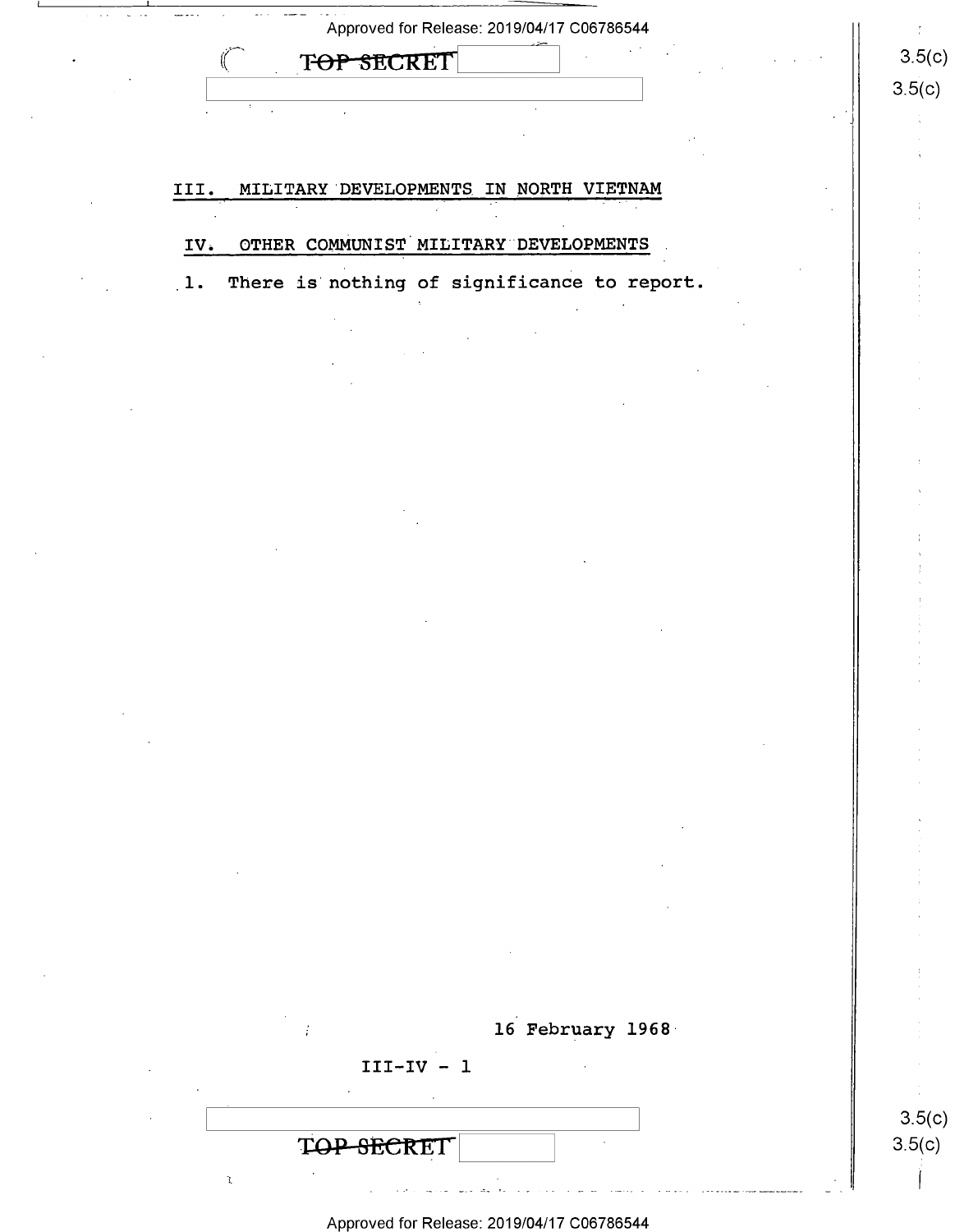Approved for Release: 2019/04/17 C06786544 '

TOP SECRET

4. Another interesting aspect of Binh's article<br>is the polemical language he uses. The use of such language usually indicates disputes among the hierarchy itself or jibes by the Vietnamese Communists<br>at foreign Communist powers. In Binh's article, the jibes appear to be aimed at Peking and Chinese<br>military doctrine, although the possibility of internal<br>disagreement among the North Vietnamese leadership itself cannot be ruled out. There are two polemic references in the article. The first characterizes the attack on the cities as a wholly new and brilliant<br>strategy which the "southern leadership" was able to devise because they are not "bound by outmoded experiences." "

5. The second reference to the same issue<br>says, "the facts emerging during the past few days have clearly proved that the view held by the south-<br>ern revolution is extremely clear-sighted.... The<br>war is not like any war in history." Both references<br>could clearly be considered insulting to the Chinese,<br>but they cou

6. Communiqués from several of the Viet Cong regional commands reviewing the military situation since the Tet offensive are also beginning to take two weeks lay the groundwork for a more intensive period of fighting ahead.

7. Communiques from the Communist commands<br>in the highlands and in the delta claimed the "victories" recorded in the offensive produced<br>"favorable conditions" for an advance toward "still<br>greater victories." An editorial in the Hanoi<br>party daily broadcast on 16 February followed the same line. It claimed that the recent fighting had<br>"smashed the enemy's grip on the countryside and<br>loosened allied control in the urban areas." These<br>successes, it claimed, have tipped the balance of forces in favor of the Communists and created favorable conditions for their "advancing toward total victory." ' '

.16 February 1968

 $V-2$ 

Approved for Release: 2019/04/17 C06786544

 $\begin{bmatrix} 1 & 3.5(C) \end{bmatrix}$  $\text{FOP-SECRET}$  3.5(c)

I

 $3.5(c)$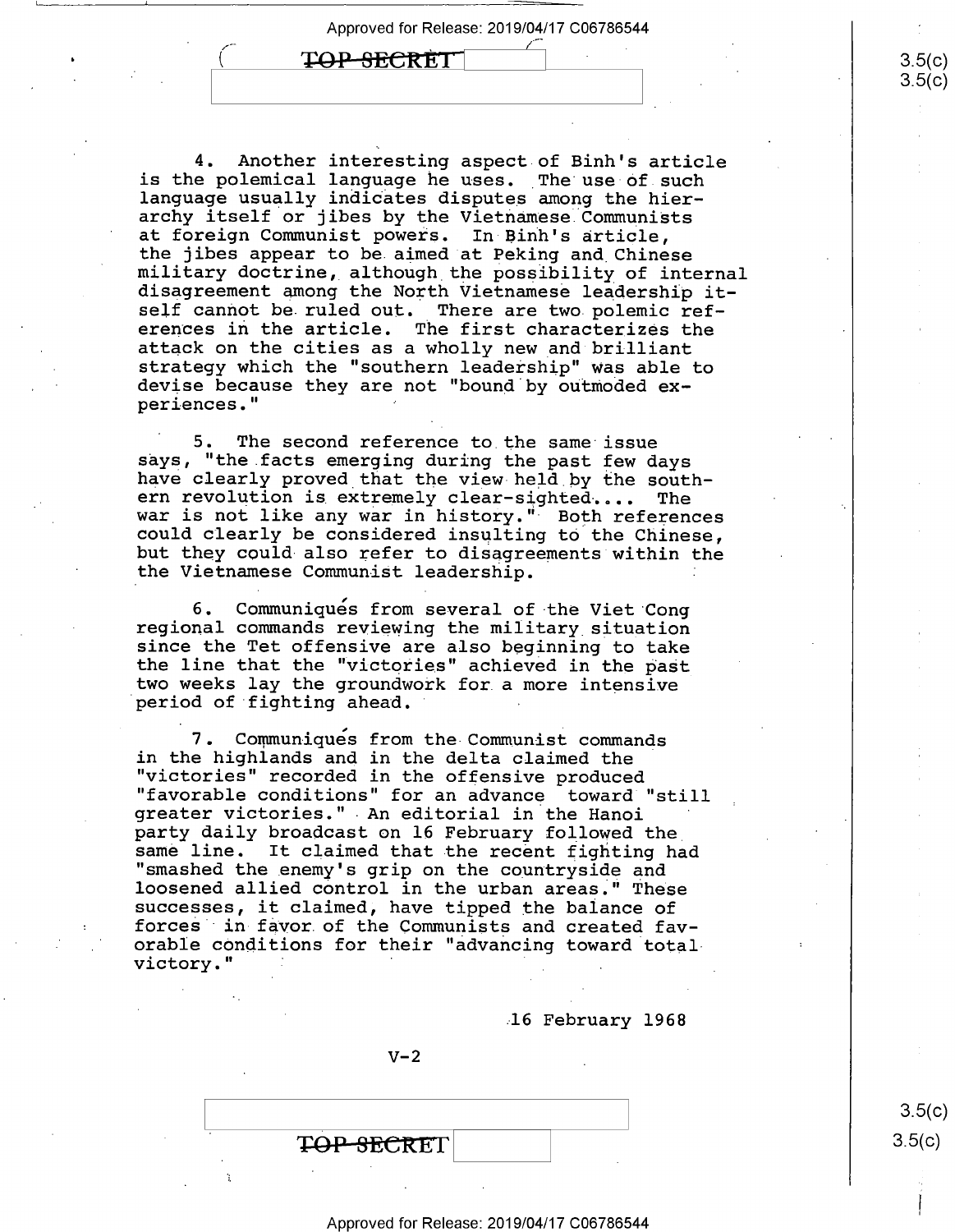TOP SECRET

 $\sim$ , (iii)  $\sim$ , (iii)  $\sim$ , (iii)  $\sim$ , (iii)  $\sim$ , (iii)  $\sim$ , (iii)  $\sim$ , (iii)  $\sim$ , (iii)  $\sim$ , (iii)  $\sim$ , (iii)  $\sim$ , (iii)  $\sim$ , (iii)  $\sim$ , (iii)  $\sim$ , (iii)  $\sim$ , (iii)  $\sim$ , (iii)  $\sim$ , (iii)  $\sim$ , (iii)  $\sim$ ,

8. While promising new and greater victories,<br>current Communist propaganda is also pointing out<br>that such successes will be costly. The Liberation<br>Radio, in analyzing the "successful struggle" in<br>Saigon in a 14 February br

### Polish Support for the Viet Cong

9. Liberation Front representative in Warsaw,<br>Tran Van Tu, met with Polish Premier Cyrankiewicz on<br>16 February, according to a Polish announcement cited<br>by Reuters. No details of the meeting were made<br>public. Warsaw radio

10. The Polish press in the last two weeks has<br>given front page treatment to the "heroic" Viet Cong<br>offensive, and almost daily meetings of Front repre-<br>sentatives with various Polish groups have been<br>dutifully reported. I



16 February 1968

 $V-3$ 

 $3.5(c)$  $3.5(c)$ 

 $3.5(c)$  $3.5(c$